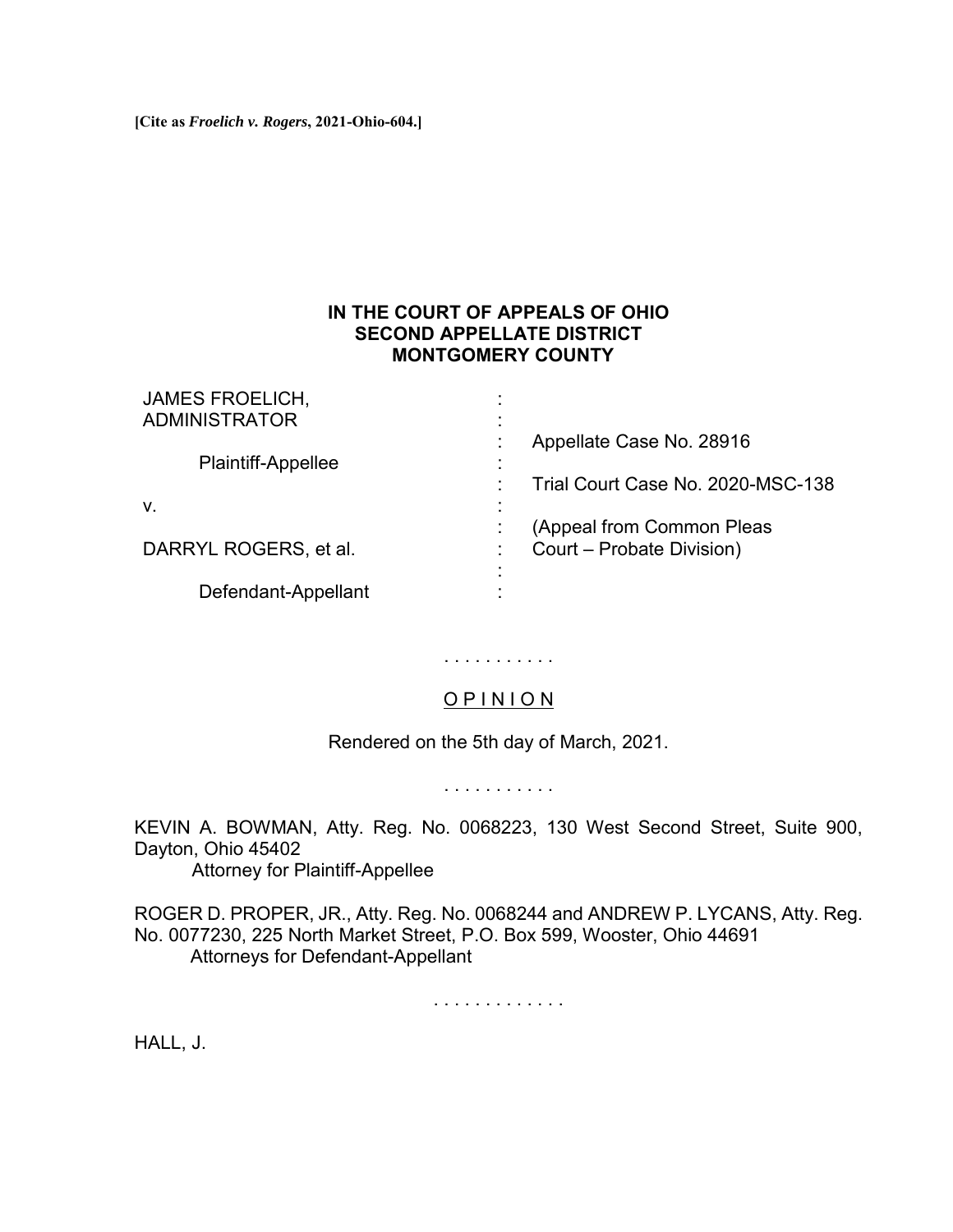**{¶ 1}** Darryl Rogers appeals from a judgment of the Montgomery County Court of Common Pleas, Probate Division (the probate court"), which determined the heirs of decedent Steven D. Rogers for purposes of Ohio's Statute of Descent and Distribution, R.C. 2105.06. Darryl argues that the court violated his constitutional right to due process by making this determination without giving him an opportunity to be heard. We agree, and we reverse the probate court's judgment.

#### **I. Factual and Procedural Background**

**{¶ 2}** Steven died intestate on June 10, 2019. James Froelich was appointed as administrator of the estate. Froelich identified as Steven's next of kin Darryl, who was Steven's brother, and two minor children, who Froelich believed Steven had fathered, though he and the children's mother were never married.

**{¶ 3}** About four months after Steven died, in October 2019, the Montgomery County Child Support Enforcement Agency filed a paternity complaint and a motion for child support in the Montgomery County Court of Common Pleas, Juvenile Division ("the juvenile court"). DNA test reports submitted to the juvenile court showed that the DNA in blood collected from Steven the day after he died matched the DNA of the children. Based on this evidence, on February 13, 2020, after a hearing, the juvenile court entered an order naming Steven the children's biological father and ordering that his name be added to the children's birth certificates. The court dismissed the motion for child support.

**{¶ 4}** A couple of months after the juvenile court entered its order, in April 2020, Froelich, as administrator, filed a complaint in the probate court against Darryl and the two children (and any unknown heirs, devisees, legatees, and next of kin) seeking a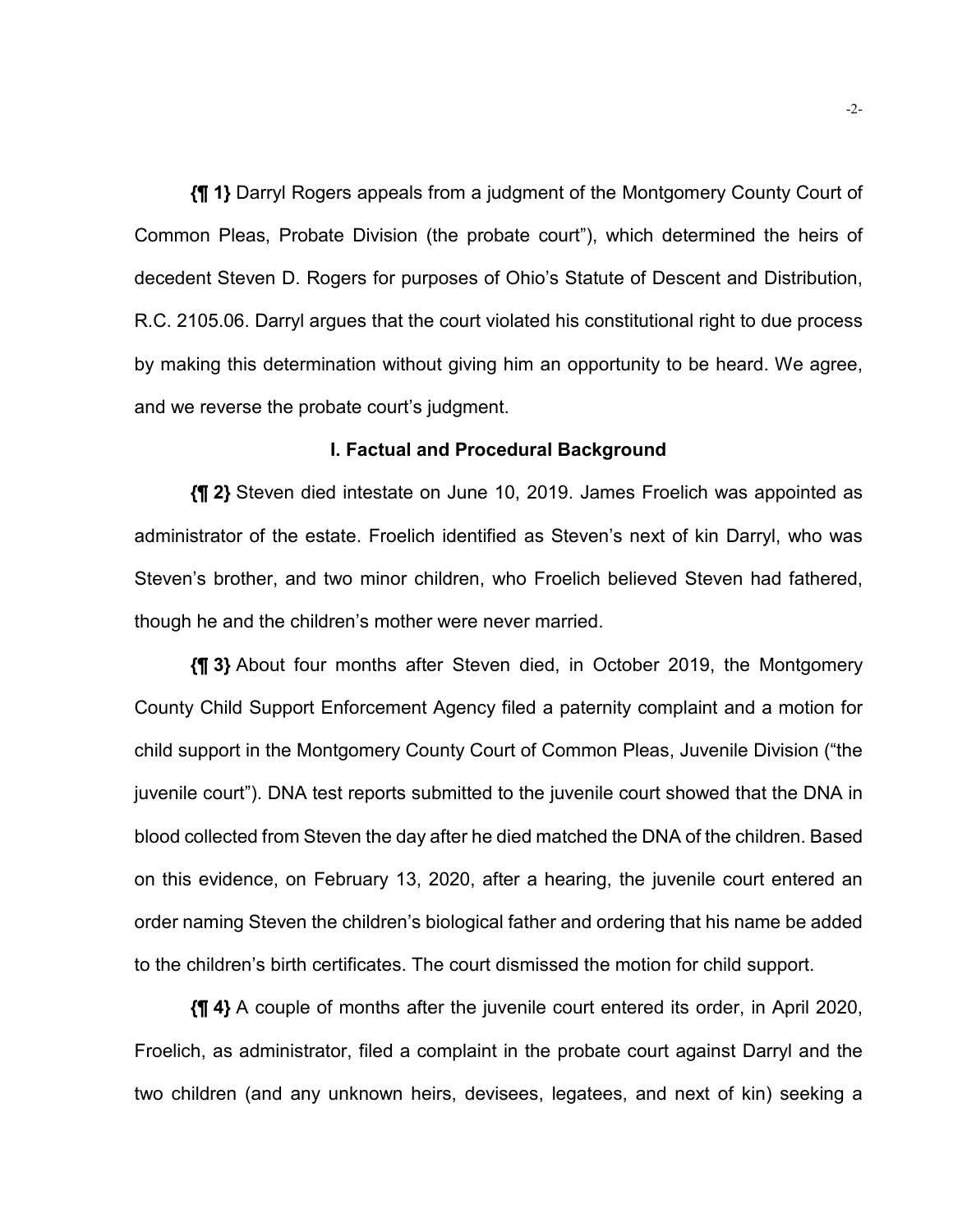declaratory judgment naming Steven's heirs so that his assets could be distributed. On August 20, 2020, the probate court conducted a pretrial conference via telephone with counsel for Froelich and counsel for Darryl. Froelich's attorney told the judge that he had learned that the juvenile court had recently entered an order naming Steven as the children's biological father. Darryl's attorney contended that a post-mortem parentage action is not sufficient to establish a parent-child relationship for the purposes of Ohio's Statute of Descent and Distribution. The trial judge requested a copy of the juvenile court's order for review, which Froelich's attorney sent later that same day. The next day, the juvenile court's order was filed in the probate action as part of the record.

**{¶ 5}** On August 25, 2020, the probate court entered a judgment finding that Steven was the biological father of both children. "Based upon the information the Court has received," said the court, the children "have established paternity pursuant to the provisions of R.C. 3111." The court noted that "it has not received any evidence contrary to the [juvenile court's order] from any of the named or unknown parties." Accordingly, the court concluded that the children were entitled to inherit Steven's estate.

**{¶ 6}** Darryl appeals.

#### **II. Analysis**

**{¶ 7}** Darryl assigns two errors to the probate court. The first challenges the probate court's procedure for determining Steven's heirs, and the second challenges the court's use of a post-mortem parentage action to make the determination.

## **A. The determination of heirs**

**{¶ 8}** The first assignment of error alleges:

THE TRIAL COURT ERRED AND VIOLATED APPELLANT'S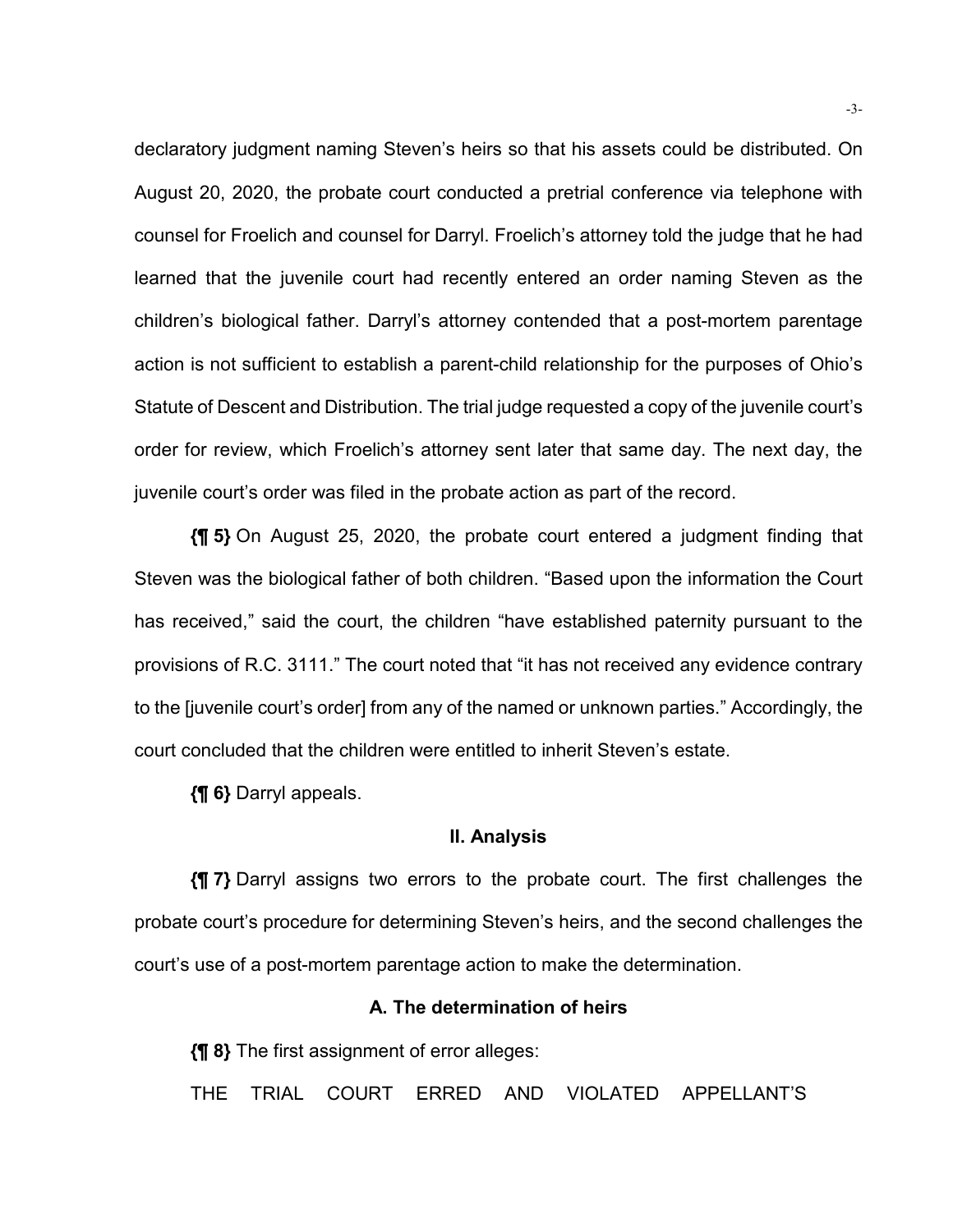CONSTITUTIONAL DUE PROCESS RIGHTS BY SUA SPONTE DETERMINING THE DECEDENT'S HEIRS WITHOUT PROVIDING APPELLANT NOTICE THAT IT INTENDED TO DECIDE THE ISSUE OR AN OPPORTUNITY TO BE HEARD.

**{¶ 9}** Darryl argues that the trial court made the heir determination sua sponte and that this violated his constitutional right to due process, because he was not given an opportunity to be heard, nor was there a motion before the court that would have provided him notice that the court intended to decide the matter.

**{¶ 10}** "Both the Fourteenth Amendment to the United States Constitution and Section 16, Article I of the Ohio Constitution guarantee due process of law[.]" *Ohio Valley Radiology Assocs., Inc. v. Ohio Valley Hosp. Assn.*, 28 Ohio St.3d 118, 125, 502 N.E.2d 599 (1986). " 'An elementary and fundamental requirement of due process in any proceeding \* \* \* is notice reasonably calculated, under all the circumstances, to apprise interested parties of the pendency of the action and afford them an opportunity to present their objections.' " *Id.* at 124-125, quoting *Mullane v. Cent. Hanover Bank & Trust Co.*, 339 U.S. 306, 314, 70 S.Ct. 652, 94 L.Ed. 865 (1950). "The fundamental requisite of due process of law is the opportunity to be heard." *Grannis v. Ordean*, 234 U.S. 385, 394, 34 S.Ct. 779, 58 L.Ed. 1363 (1914). *See also Ohio Valley* at 124 (quoting the same). "Due process of law implies, in its most comprehensive sense, the right of the person affected to be heard, by testimony or otherwise, and to have the right of controverting, by proof, every material fact which bears on the question of right in the matter involved." *Williams v. Dollison,* 62 Ohio St.2d 297, 299, 405 N.E.2d 714 (1980).

**{¶ 11}** Here, it is undisputed that Darryl had not been given the opportunity to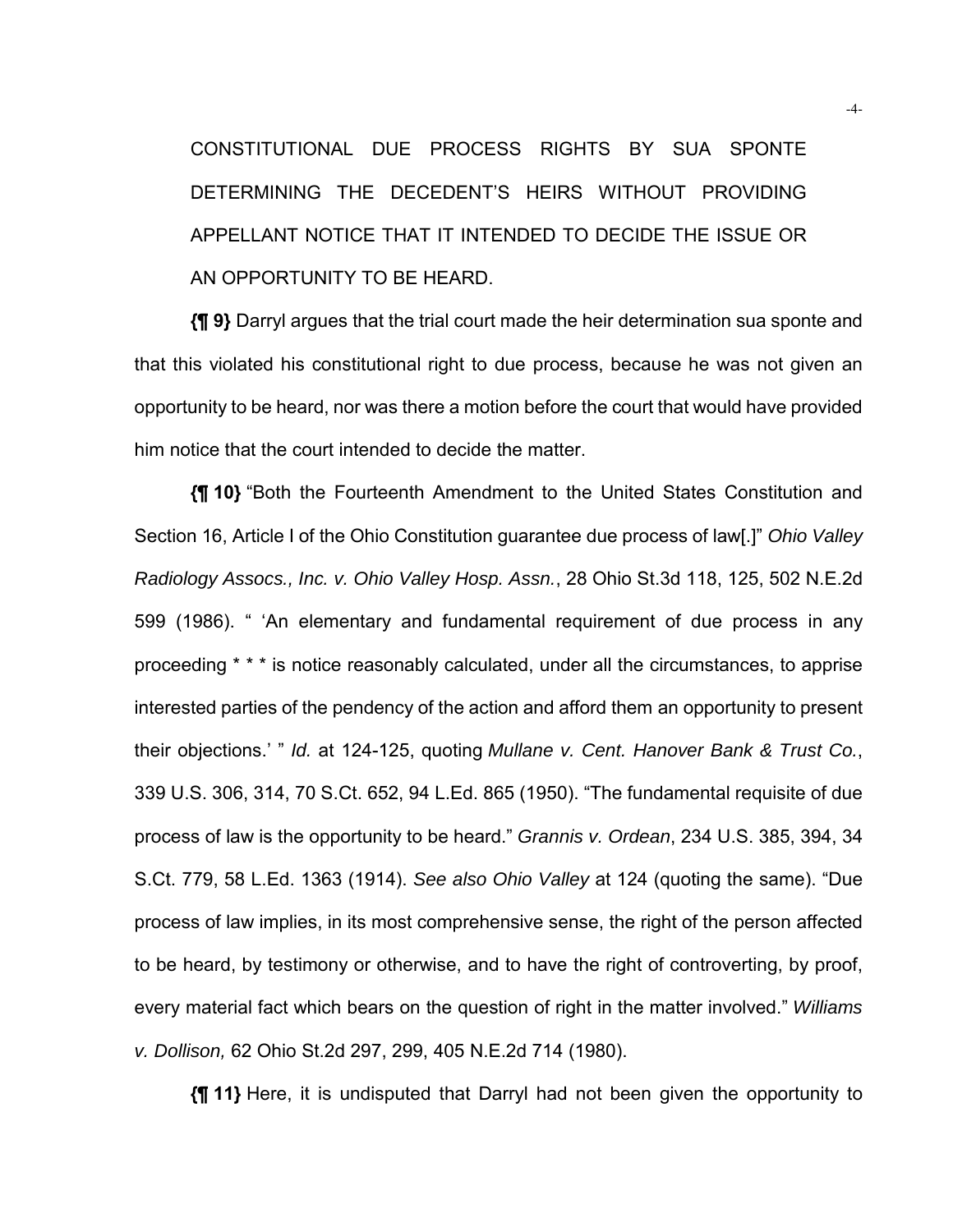present evidence or arguments before the trial court entered its ruling that the children had established paternity and were Steven's heirs. By not affording him this opportunity, or notifying him that it intended to decide the matter, the trial court denied Darryl due process of law. Darryl did not have an opportunity to contest the trial court's determination.

**{¶ 12}** We hold that, because Darryl was not given a reasonable opportunity to be heard on the matter and did not receive reasonable notice that the matter would be decided, Darryl's procedural due process rights were violated by ruling that the children had established paternity and were Steven's heirs.

**{¶ 13}** The first assignment of error is sustained.

### **B. The use of a post-mortem parentage action**

**{¶ 14}** The second assignment of error alleges:

THE TRIAL COURT ERRED IN HOLDING THAT OHIO LAW ENTITLES AVA ROGERS AND GARY ROGERS TO INHERIT FROM THE ESTATE OF STEVEN D. ROGERS BASED UPON A POST-MORTEM PARENTAGE ACTION BROUGHT UNDER CHAPTER 3111.

**{¶ 15}** The juvenile court had determined post-mortem that under Ohio's parentage laws in R.C. Chapter 3111, Steven was the children's biological father. Darryl contends that such a post-mortem parentage determination, merely establishing paternity after death, is insufficient to determine a decedent's heirs for purposes of the Statute of Descent and Distribution. Darryl also argues that he was prevented from making this argument to the probate court because it decided the heirship matter sua sponte.

**{¶ 16}** The issue that Darryl raises here could be factually and legally complex, and the parties may want to present evidence that they believe would help decide the